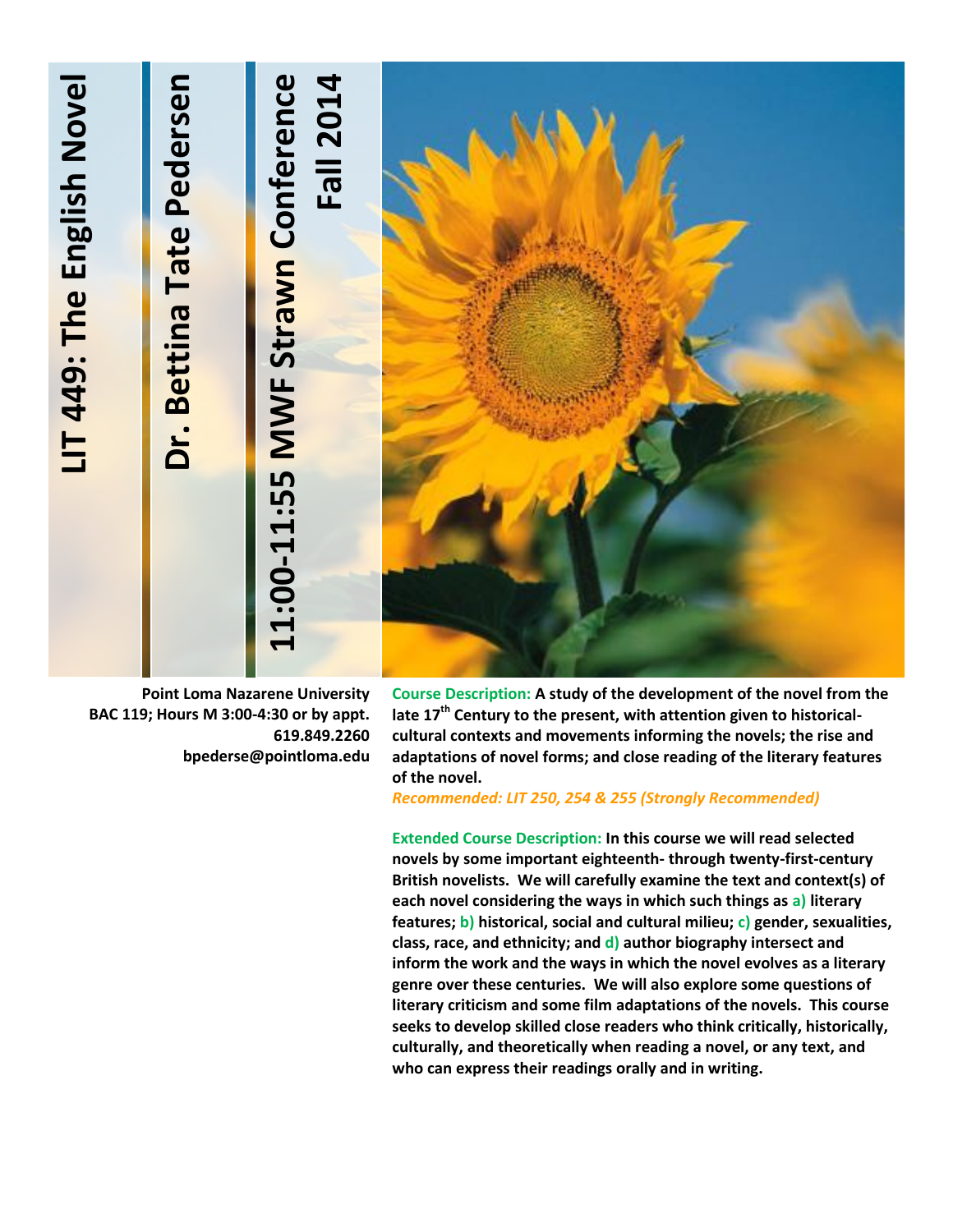## **COURSE LEARNING OUTCOMES**

*Students will be able to:*

- 1. Closely read (comprehension, analysis) and critically analyze (analysis) texts in their original languages and/or in translation.
- 2. Recall (knowledge), identify (knowledge), and use (application) fundamental concepts of literary study to read and discuss texts
	- a. Standard literary terminology
	- b. Modes/genres of literature
	- c. Elements of literary genres
	- d. Literary periods (dates, writers, characteristics, and important developments)
	- e. Contemporary critical approaches
	- f. Extra-literary research
- 3. Analyze (analysis) the social, cultural, ethnic, gendered, and/or historical contexts of the works and their authors, and connect (synthesis, evaluation) the texts with their own lives.
- 4. Create (synthesis, evaluation) detailed and informed textual analysis of literary works.

## **COURSE EVALUATION & GRADES**

Your grade will be based on the quality of your work in the following areas. Quizzes and Class Responses may be made up **only** in truly extenuating circumstances.

| • Analyses & Class Presentations (CLO 1,2, 3) | 25% |
|-----------------------------------------------|-----|
| • Major Analytical Paper (CLO 1, 2, 3, 4)     | 25% |
| • Midterm Exam (CLO $1,2,3$ )                 | 25% |
| • Final Exam (CLO $1,2,3$ )                   | 25% |

Your work will not be graded on a curve.

- **A** indicates exceptional work (roughly 20% of students normally achieve this level)
- **B** indicates superior work (roughly 30% of students normally achieve this level)
- **C** indicates average work
- **D** indicates minimally passing work
- **F** indicates unsatisfactory work

The following scale will be used:

|        |      | 93-100% | Α | 90-92% | A-        |
|--------|------|---------|---|--------|-----------|
| 88-89% | $B+$ | 83-87%  | B | 80-82% | B-        |
| 78-79% | - C+ | 73-77%  | C | 70-72% | $C_{\Xi}$ |
| 68-69% | D+   | 63-67%  | Ð | 60-62% | D-        |
| 0-59%  |      |         |   |        |           |

Analyses will be graded on a pass/fail basis using

- $\checkmark$  + (*Exemplary*: roughly corresponds to an A)
- <del>✓</del> (*Good***: roughly corresponds to a B**)<br>✓ (*Acceptable: roughly corresponds to*
- (*Acceptable*: roughly corresponds to a C)

## **CARNEGIE UNIT**

Credit is awarded based on the Carnegie unit of 750 minutes of seat time + 1500 minutes of out-of-class work = 1 unit of credit. Some specific details about how this class meets the credit hour requirement are included in this syllabus; additional details can be provided upon request.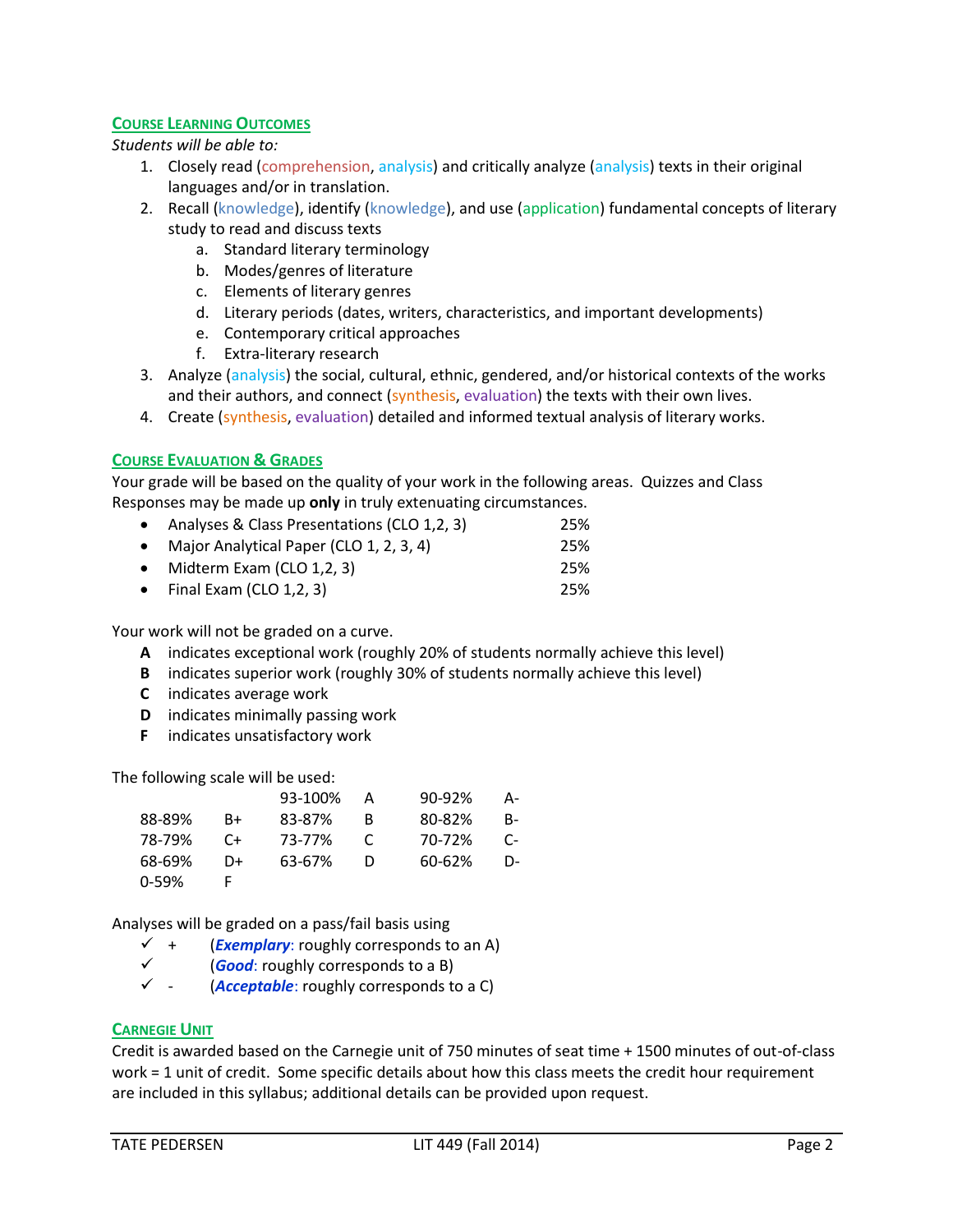## **UNDERGRADUATE CATALOG <http://www.pointloma.edu/experience/academics/catalogs>**

Please see the **University Undergraduate Catalog** for all information on programs of studies and degrees. Be sure to follow the catalog for the year you entered PLNU.

### **IMPORTANT UNIVERSITY AND LJML DEPARTMENT POLICIES & REQUIREMENTS**

Please see the link **(View LJML [Department](http://www.pointloma.edu/sites/default/files/filemanager/Literature_Journalism__Modern_Languages/LJML_Department_Syllabus_Statments_final_1.docx) Policies)** and the printed copy of these policies.

Please see **Academic and General Policies** in the catalog for all information on university academic and general policies: [\(http://catalog.pointloma.edu/content.php?catoid=14&navoid=1089\)](http://catalog.pointloma.edu/content.php?catoid=14&navoid=1089)

- **ATTENDANCE:** Your regular and punctual attendance *and* active, informed participation in our class sessions is essential to your learning and to the vibrancy of our class time together. Please read the **[Class Attendance](http://catalog.pointloma.edu/content.php?catoid=14&navoid=1089#Class_Attendance)** section of your *PLNU Catalog,* carefully (see link above). It indicates that if students miss more than 10% of class meetings (approx. 4 for a MWF course and 3 classes for a TTH course, 2 classes for a quad course), faculty members may file a written report which may result in de-enrollment from the course. If students miss more than 20% of class meetings (approx. 8 for a MWF course and 6 classes for a TTH course, 4 for a quad course), students may be de-enrolled without notice. De-enrollment may have serious consequences on residence, athletic, and scholarship requirements; it may also necessitate a reduction or loss in a student's financial aid. **DROPPING CLASS:** If you do decide to drop the course for any reason, please let me know so that won't worry about what has happened to you.
- **FINAL EXAMINATIONS:** Final Examinations are the culminating learning event in a course, and they are scheduled to take into account all the different courses and departments across the university. The exam schedule varies from year to year. The final examination schedule is posted at Final [Exam](http://www.pointloma.edu/sites/default/files/filemanager/Academic_Affairs/Calendars/Final_Exam_Schedule_2014-2015.pdf) Schedule [2014-2015](http://www.pointloma.edu/sites/default/files/filemanager/Academic_Affairs/Calendars/Final_Exam_Schedule_2014-2015.pdf) (pdf). **Final Exams in Quad 1 courses are scheduled for the final class session.** *You are expected to arrange your personal affairs to fit the examination schedule.* In the rare case that you may be scheduled for more than three (3) final examinations on the same day, you may work out an alternate time for one of your exams with your professors. This is the only universitysanctioned reason for taking a final exam at a time other than the officially scheduled time for the exam. Please confirm your final examination schedule the first week of classes, and schedule those exam times into your daily planners and calendars now. If you find that your final exam schedule is the one described above, please meet with your professors as soon as possible so that they may help you to make alternative arrangements for taking your exams. Department chairs/school deans and college deans need not be involved in the process of making this accommodation.

# **COURSE REQUIREMENTS, POLICIES & GUIDELINES**

## 1. *Class Participation*:

a. The quality of your course experience and course grade will be directly related to your completing the assigned reading, your thoughtful reflection on the readings, and your engaged participation in class. Our class will become a community of readers, and each one of you is an important member of that community. The quality of our daily discussions depends on the questions you share about the novels and their implied meanings; the confusions you share about the literary terms and ideas you may not fully understanding; the ideas you develop about how this text speaks to our contemporary lives; the perspectives you hold about what spiritual impacts the texts may have on you or others; the connections you see between this literature and the other important subjects you are studying and to your life. All of these intellectual curiosities and spiritual reflections will be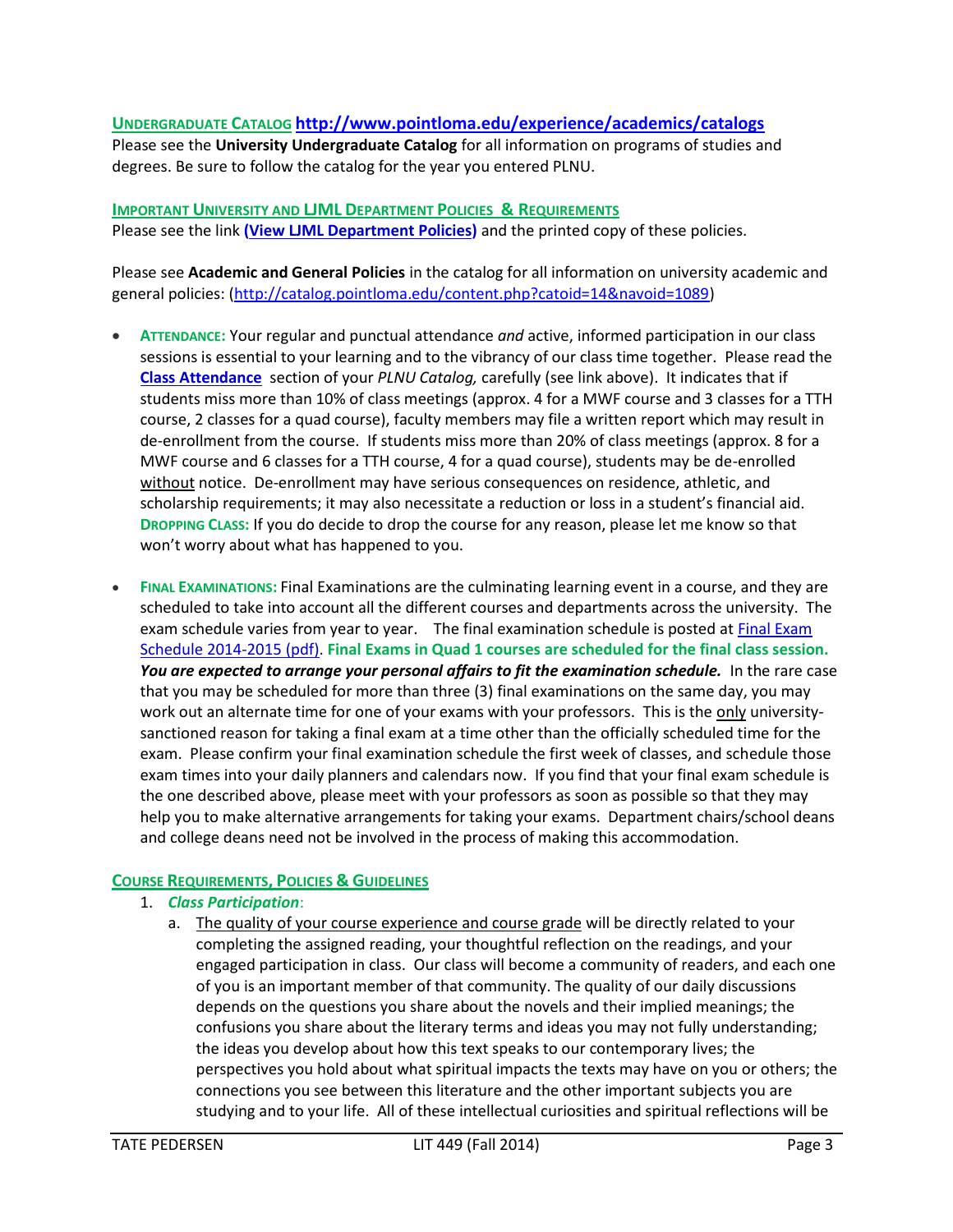the lifeblood of our reading and discussing together. All of this is especially true in a small seminar class like this one.

- b. Your success in understanding and making meaning of the novels we read will be directly related to your careful reading of, thoughtful reflection on, and deliberate annotation of your novels.
- c. The overall quality of your class participation rests upon your formal and informal contributions to class discussions. The impact of these readings on your lives, on the quality of our discussions together, and on your lifelong reading is more important than "grades," but, as you know, grades must be earned and assigned. It is only fair to tell you that your grade for the course will be influenced by the quality and quantity of your participation in class discussions.
- 2. *Class Preparation & Assignments*: Completion of all assignments is required.
	- a. All course books must be in your possession well before the class sessions dedicated to those books. No exemptions from quizzes or other required/graded work will be granted because you do not have course texts.
	- b. If you wish to use your laptop, electronic reader (Kindle, Nook, etc.), or smart phone during class for class purposes, you are welcome to do so. Please be sure to and have no other "file" open on these devices other than those that are directly related to our class texts/reading. Please silence all electronics for the entire class period so that you do not receive alerts and notifications that will distract you and/or the rest of us.
	- c. Completion of all assignments is required, and passing the course will be difficult without doing so. Readings and written responses must be prepared in advance of the date scheduled/due and of sufficient length and quality to meet the assignment's requirements and intents. Missed work (quizzes and written responses) may be made up only in truly extenuating circumstances and only if you and I have had a conversation about your situation. No make-up work will be given for missed work.
	- d. Late assignments will not be accepted either in person, by delivery, or in my mailbox (unless you and I have communicated prior to the deadline about extenuating circumstances).
	- e. It is your responsibility to see to it that I receive your work.
	- f. Always keep multiple disc copies and hardcopies of your work on hand so that you can provide duplicate copies if you need to.
	- g. Handwritten assignments are never acceptable (unless so specified).
	- h. You may be requested to attend office hours with the professor if a need arises.
- 3. *Classroom Decorum*: Please manage your electronic devices appropriately and with consideration for others—see 2b above. In consideration for others in our class, please dress in appropriate attire for an academic workplace. I do reserve the right to ask you to leave the classroom if I believe your attire to be offensive and/or an obstacle to a positive learning and teaching environment.
- 4. *Writing*: Each student will complete three literary analyses in response to the specific prompts outlined below (pp. 6-7). Each student will also write a literary research paper.
- 5. *Exams*: Each student will complete a midterm and a final exam.
- 6. *Research***:** The primary texts comprise the assigned course reading. Most secondary sources are left to you to discover, read, note, and evaluate as you are preparing your major analytical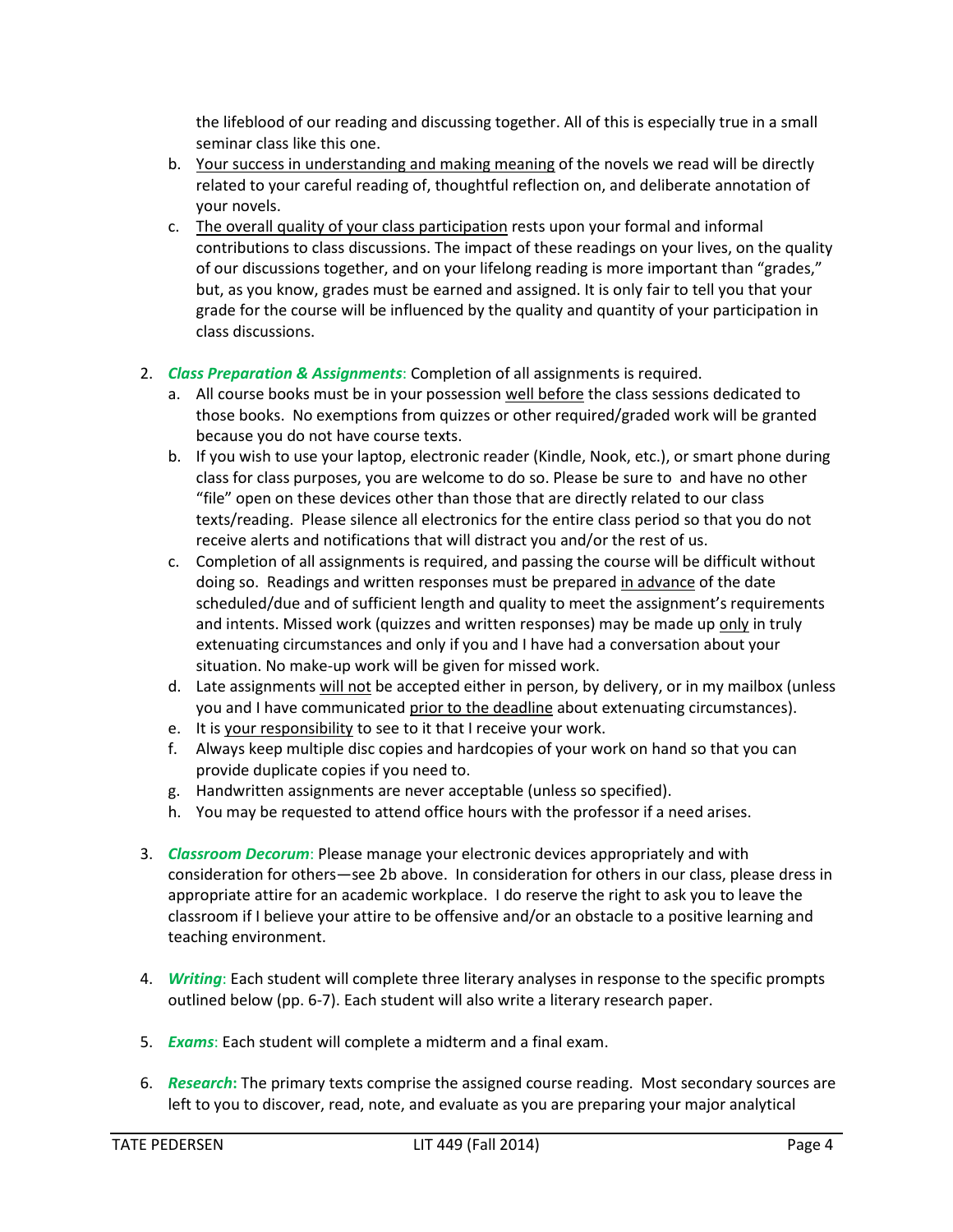paper. Please note, however, that the editions of several of the course novels contain secondary source readings directly bearing on the novel at hand. Please read this secondary source material, and use what is appropriate for your own research. Frequent commentary in class discussion from your secondary source reading is most welcome and encouraged.

- 7. *Email & Canvas*: You are responsible for checking your *PLNU gmail*, *Canvas*, and *LIVE Text* accounts regularly for electronic messages from me (and sometimes from your classmates). You are fully accountable for all course material, announcements, communications that are distributed via these electronic sites; and I will send messages only to these sites. Please let me know if you encounter any technical problems with these sites.
- 8. *Extenuating Situations & Grades*: No "Incomplete" grades will be assigned unless extenuating circumstances (e.g., death in the family, automobile accidents, hospitalization) prevail. If you find yourself in such a situation, contact me immediately. You must submit, in a timely fashion, any necessary and valid documents to verify your situation (e.g., doctor's letter on letterhead, funeral service program, police report, etc.).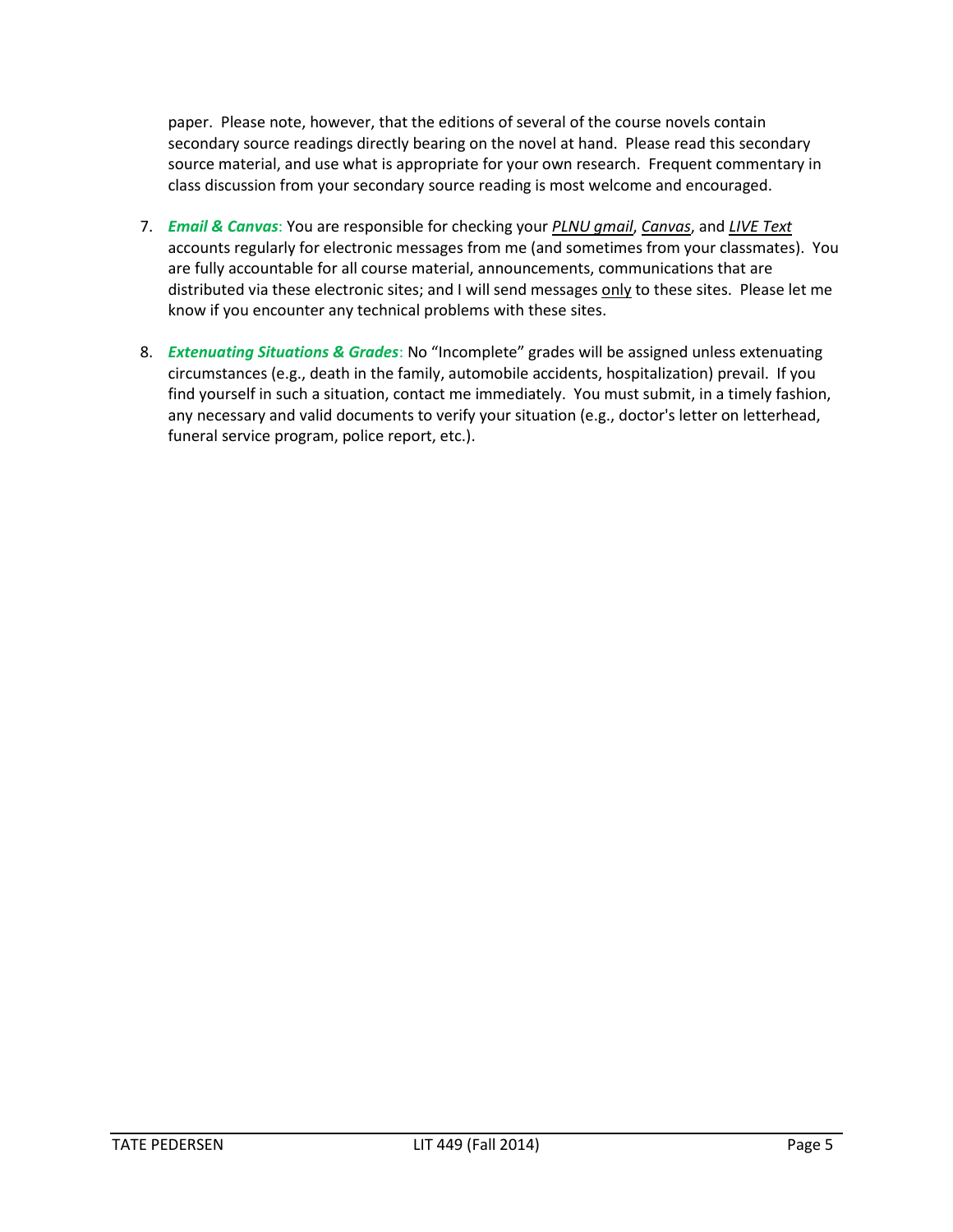#### **ANALYSES**

You are asked to think about, reflect upon, compose written responses to, and be prepared to comment upon all of the aspects of the five prompts below: *NARRATIVE VOICE, LITERARY ARTISTRY, SOCIAL GROUPS, OPPOSITIONS & ISSUES, GENRE*. The length of your responses is not the primary aspect to consider; rather the quality is what counts. Quality is, however, linked to the amount of time, energy, commitment, and care you invest in your work. Your work on the "Analytical Frames" will require you to do more than merely read the assigned works. Indeed, reading the works alone is only the most basic beginning in preparing for each class session. You should also reflect on what you have read, annotate your books, and *always* come to class with comments you are prepared to share.

The prompts following each frame of analysis are meant to provoke reflection and careful investigation. They are suggestive, not prescriptive, so you should focus on the characteristic features of the frame that seem to suit the particular work you are reading. Still, you should strive for a thorough reading and analysis for each frame for each work. Some frames of analysis will work better for certain works than for others. The differences between works and the analysis they seem to suggest or elicit are significant. Please take care to note and reflect upon these differences as you read and write.

You should prepare initial responses to each frame BEFORE each class discussion and then add to your responses during our discussions. (When you incorporate material from secondary sources, be sure to cite them using correct MLA Style!) Keep ongoing analyses on your computer as you read and make your way through each novel. This way you can update, add to, and revise your work so that putting together your graded analyses will go more easily. You can also bring draft soft or hard copies to class to make your drafting even easier.

All written analyses should be point-first, thorough, clearly articulated, and analytical. Use the headings provided below and write your responses underneath each one individually. Some of your responses will be one paragraph; others will be more. You do not need to write an introduction; just respond to each heading. Please note that all class comments on your analyses are oral instruction aimed at how to prepare and improve the written analyses.

You should expect to be called on to share your evolving or completed analyses or to help lead class discussion. Since this class is more of a seminar than a lecture class, your participation will be expected for every work and every class session. Since this is an upper-division literature class I will likely assign presentation days in which you will co-lead or lead our discussion on the novel or secondary sources. On presentation days you will be responsible for co-leading, with me, the class discussion by presenting your assigned material. Your presentation will most likely be given a letter grade.

At the end of the semester you will turn in a research paper drawn in some measure from your analysis work. The quality of your analysis work will directly influence, not only your work on the major paper, but also your level of achievement on your exams and overall course grade.

## *FRAMES OF ANALYSIS*

- 1. *NARRATIVE VOICE:* 1) how would you classify the narrative voice: first-person, third-person, limited omniscient, omniscient? 2) how would you describe the narrative voice(s): prominent, intrusive, consistent, multiple, reliable, etc.? 3) what is the tone of the book? 4) what does the narrative voice suggest about the author, the times, and the literary conventions of the day?
- 2. *LITERARY ARTISTRY:* 1) how would you map out or describe the work's overarching **structure** what structural patterns or forms do you notice in the work? 2) what **style of language** (diction, vocabulary, dialect, etc.) does the author use: formal, erudite, colloquial, lyrical, poetic, journalistic, etc.? 3) what literary devices do you see in the prose (allusion-literary or high culture references, metaphoric language, imagery, symbolism, insertion of other artistic texts or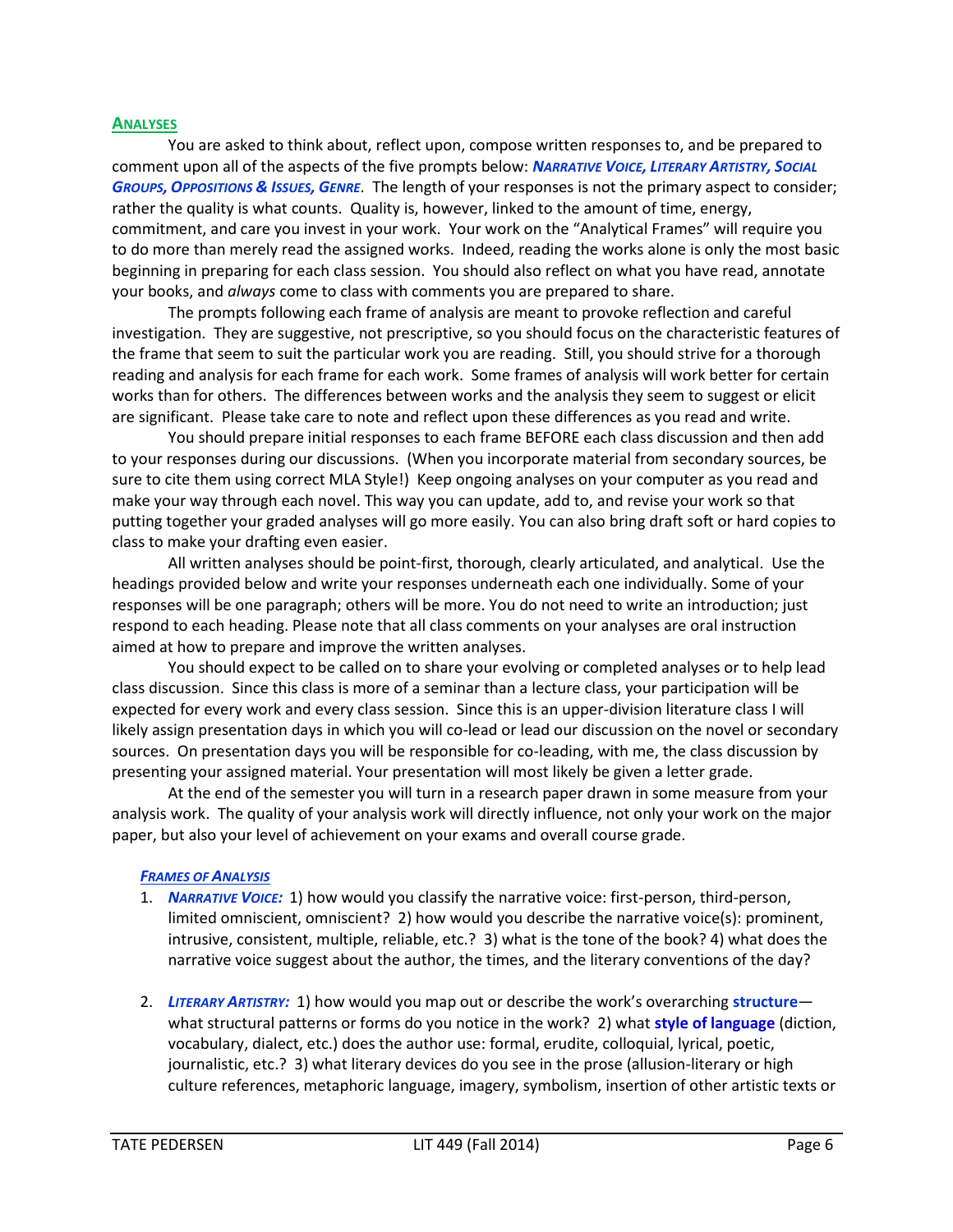literary forms, etc.)? 4) how would you describe the author's overall style and what is its effect on the oppositions and/or issues of the story?

- 3. *SOCIAL GROUPS:* 1) what social groups (men, women, youths, children, fathers, mothers, educators, merchants, politicians, clergy, upper class, middle class, working class, etc.) are depicted and in what light? 2) what are their traits or characteristics? what roles or work do members of these groups take up? 3) in what ways are their activities gendered? 4) how are individuals who step outside of their group and/or its accompanying roles treated/stigmatized/elevated? 5) what constitutes an ideal member of these groups? 6) what is significant about the protagonist's membership or place in the group(s) to which s/he belongs? 7) how do the positions of agent or victim figure in these groups and in relation to the protagonist?
- 4. *OPPOSITIONS & ISSUES:* 1) what primary tensions do the novel and its characters enact/embody: think in terms of work, home, family, childhood, adulthood, class, sexuality, gender, public spaces, private domains, rural life, urban life, economics (patterns of display and consumption), wealth, morality, religion, education, art (aesthetics), science, technology, images of empire, government, law, leisure, health, medicine, etc.? 2) what issues are connected with or arise from the important oppositions? 3) how are these issues represented? 4) how do they figure in the novel and to what end(s)? 5) what special relation (and how or why) do women, men, and/or children have to (certain ones of) these issues? 6) what is the protagonist in relation to the social world, and how is s/he shaped by it (what does the social world construct him/her to be)?
- 5. *GENRE:* 1) how would you classify the type of book (e.g., social realism, tragedy, comedy, didactic, domestic, sentimental, bildungsroman, künstlerroman, melodrama, utopia, dystopia, etc.)? 2) what are some implications of the author's choice(s) of genre(s): in other words how does the genre complicate or complement the oppositions and/or issues of the book?

# *ANALYSIS HEADING*

On the top left-hand side of every analysis you hand in, please put the following information:

- Your name
- LIT449, Fall 2014
- Title of Novel
- Author of Novel
- Date of Publication of Novel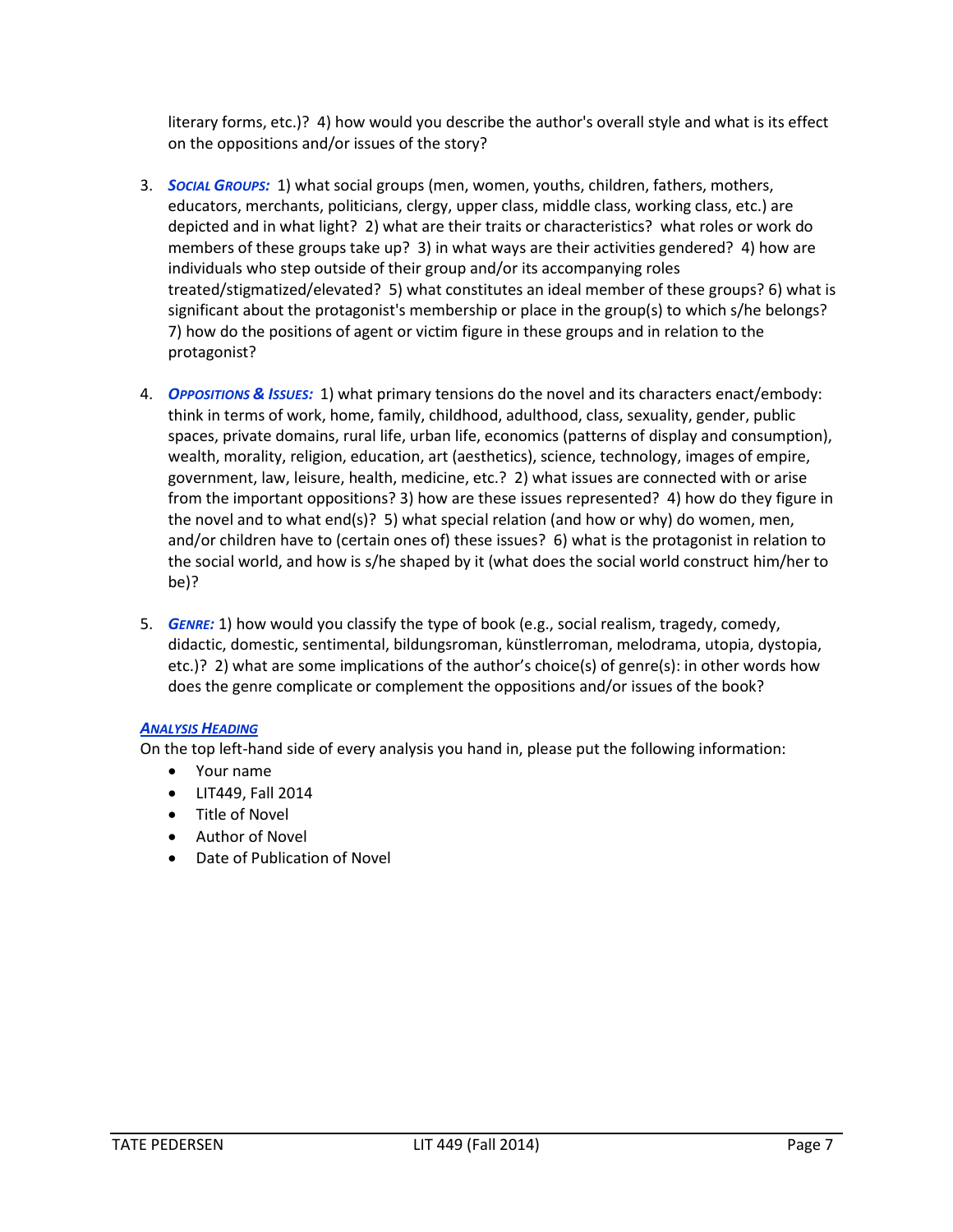**REQUIRED TEXTS (***Purchase only the specified editions listed below & do so before mid-semester!)*

Austen, Jane. *Persuasion*. Broadview. (1817) Brontë, Emily. *Wuthering Heights*. Norton Critical Edition. 4<sup>th</sup> ed. (1847) Eliot, George. *Adam Bede*. Penguin. (1971-72) Green, Graham. *The End of the Affair*. Penguin Classics Deluxe Edition. (1951) Hardy, Thomas. *Jude the Obscure*. Broadview. (1895) Woolf, Virginia. *Orlando*. Harcourt, Brace, Jovanovich. (1928)

## **TBD TEXTS**

Fielding, Helen. *Bridget Jones, The Edge of Reason*. Penguin. (2001) Smith, Zadie. *On Beauty*. (2005)

## **RECOMMENDED TEXTS (***Purchase only if you do not already own these editions)*

Gibaldi, Joseph. *MLA Handbook for Writers of Research Papers*. 7th ed. Harmon & Holman. *A Handbook of Literature*. 9th ed. (or other ed.)

#### **SCHEDULE OF READINGS, DISCUSSIONS & ASSIGNMENTS** (*adjustments TBA*)

*Please note that on any class day that has secondary source material assigned, there may also be presentations assigned.*

## *Week One*

| Sept 3 | Class Introduction: Policies & Syllabus |
|--------|-----------------------------------------|
|        | Some notes on the novel                 |
|        |                                         |

Sept 5 Jane Austen *Persuasion*; Vol. 1, Chs. 1-6, (pp. 45-88) 43

## *Week Two*

- Sept 8 Austen *Persuasion*; Vol. 1, Chs. 7-12, (pp. 88-144) 44
- Sept 10 Austen *Persuasion*; Vol. 2, Chs. 1-8 (pp. 145-207) 62
- Sept 12 Austen *Persuasion*; Vol. 2, Chs. 9-12 (pp. 207-58) 51

## *Week Three*

- Sept 15 Appendices B-F: pp. 270-93; "Introduction" pp. 7-37; **ANALYSIS DUE 53**
- Sept 17 Emily Brontë *Wuthering Heights*; Chs. 1-9 (pp. 37-111) 75
- Sept 19 Emily Brontë *Wuthering Heights* Chs. 10-14 (pp. 111-165) 54

#### *Week Four*

- Sept 22 Emily Brontë *Wuthering Heights*; Chs. 15-20 (pp. 165-209) 45
- Sept 24 Brontë *Wuthering Heights*; Chs. 21-25 (pp. 209-248) 39
- Sept 26 Brontë *Wuthering Heights*; Chs. 26-30 (pp. 248-278) 31

#### *Week Five*

- Sept 29 Brontë *Wuthering Heights*; Chs. 31-34 (pp. 279-312) 33 **ANALYSIS DUE**
- Oct 1 Reviews of 1847 ed. (pp. 280-301); Reviews of 1850 ed. (pp. 345-54) 30
- Oct 3 Bettina Tate Pedersen "Suicidal Logic: Melancholy/Depression in Emily Brontë's *Wuthering Heights*" (E-class scanned copy) AND Appendices D and C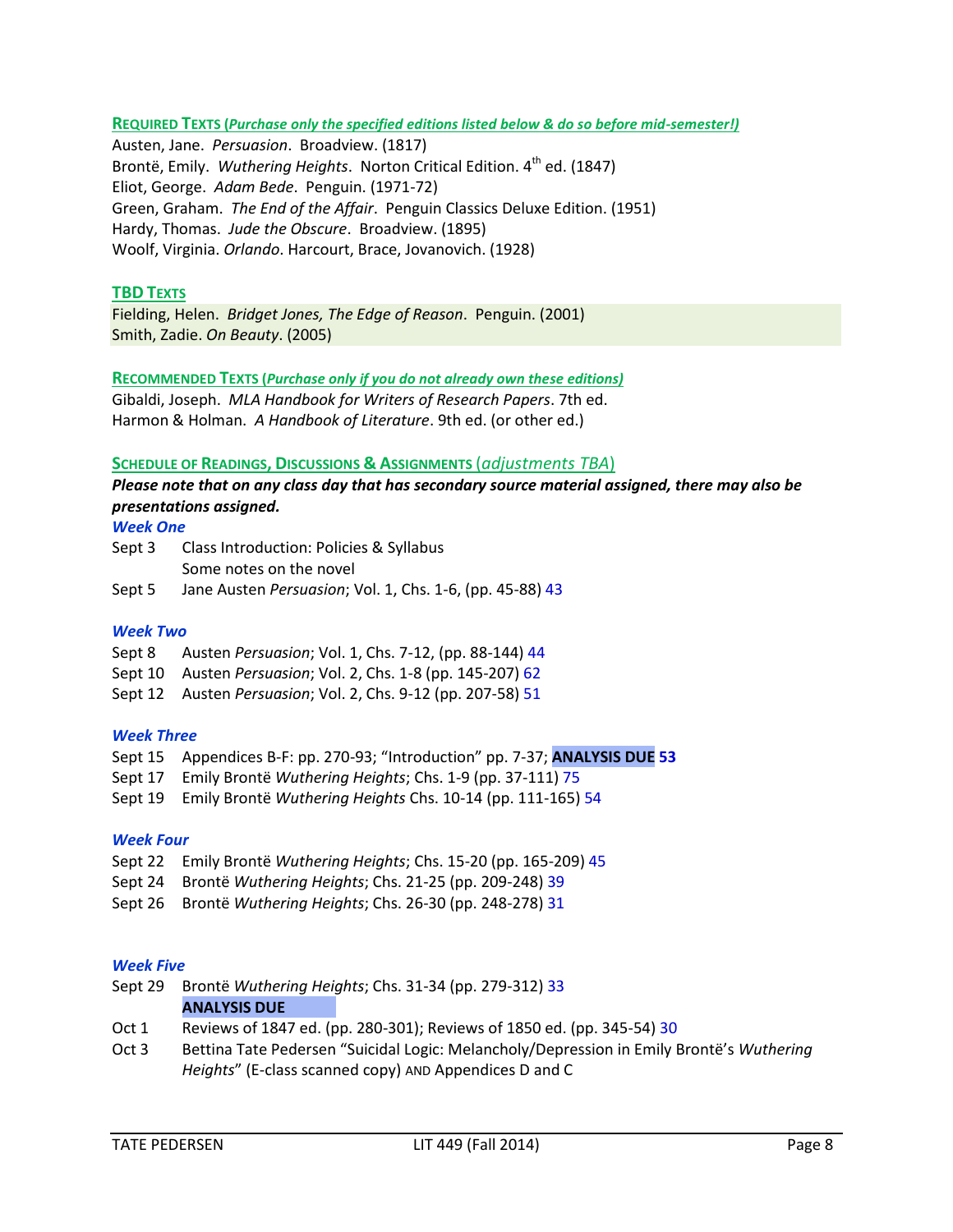*From this point on in the semester, I am requiring you to turn in ONLY ONE Analysis; thus, you must choose from the remaining FOUR novels, the ONE you will analyze. This shift will open up more time for your work on your research paper, due December 12. Please remember that I may assign presentations for the days we are reading secondary sources.*

#### *Week Six*

- Oct 6 George Eliot *Adam Bede*, Chs. 1-6 (pp. 61-145) 84
- Oct 8 George Eliot *Adam Bede*, Chs. 7-16 (pp. 145-237) 92
- Oct 10 George Eliot *Adam Bede*, Chs. 17-21 (pp. 238-308) 30 **TAKEHOME MIDTERM** distributed

#### *Week Seven*

- Oct 13 George Eliot *Adam Bede*, Chs. 22-26 (pp. 3093-48) 39
- Oct 15 George Eliot *Adam Bede*, Chs. 27-35 (pp. 349-418) 70
- Oct 17 George Eliot *Adam Bede*, Chs. 36-40 (pp. 419-466) 47

#### *Week Eight*

- Oct 20 George Eliot *Adam Bede*, Chs. 41-48 (pp. 466-511) 45
- Oct 22 George Eliot *Adam Bede*, Chs. 49-Epilogue (pp. 512-574) 62

**October 24 Fall Break**

#### *Week Nine*

Oct 27 Appendix A-E (pp. 575-635) 60

#### **Oct 29 TAKEHOME MIDTERM DUE**

Oct 31 Thomas Hardy *Jude the Obscure*; Part First (pp. 45-110); Appendices A, B (pp. 437-45); Appendix H (pp. 510-14)

#### *Week Ten*

- Nov 3 Hardy *Jude the Obscure*; Part Second (pp. 111-61); Appendix D (pp. 461-65)
- Nov 5 Hardy *Jude the Obscure*; Part Third (pp. 162-230); Appendix E (pp. 466-97)
- Nov 7 Hardy *Jude the Obscure*; Part Fourth (pp. 231-86); Appendix G (pp. 506-09)

#### *Week Eleven*

- Nov 10 Hardy *Jude the Obscure*; Part Fifth (pp. 287-350); Appendix F (pp. 498-505)
- Nov 12 Hardy *Jude the Obscure*; Part Sixth (pp. 351-436); Appendix C (pp. 446-60)
- Nov 14 Virginia Woolf *Orlando*; pp. 13-64 (Ch. 1)

#### *Week Twelve*

- Nov 17 Woolf *Orlando*; Ch. 2 (pp. 65-118) 53
- Nov 19 Woolf *Orlando*; Ch. 3 (pp. 119-52) 33
- Nov 21 Woolf *Orlando*; Ch. 4 (pp. 158-226) 58

#### *Week Thirteen*

Nov 24 Woolf *Orlando*; Ch. 5 (pp. 227-62) 35

**Nov 26-30 Thanksgiving**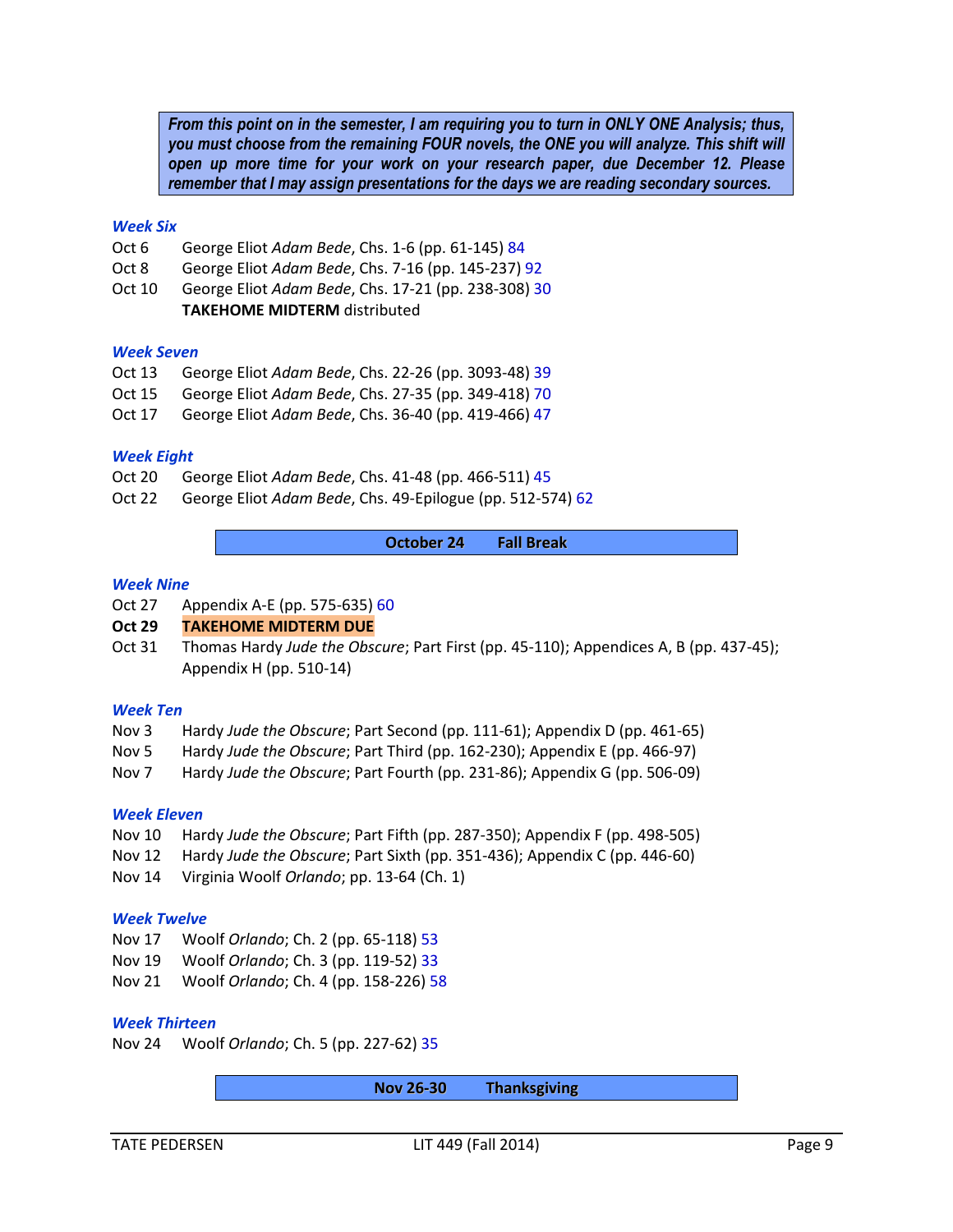## *Week Fourteen*

- Dec 1 Woolf *Orlando*; pp. 263-329 (Ch. 6) 66
- Dec 3 Graham Greene *The End of the Affair* Bk. 1 (pp. 1-35) & Bk. 2 (pp. 36-70) 70
- Dec 5 Greene *The End of the Affair* Bk. 3 (pp. 71-99) & Bk. 4 (pp. 101-09) 36

#### *Week Fifteen*

- Dec 8 Greene *The End of the Affair* Bk. 5 (pp. 111-60) 49
- **Dec 10 ANALYSIS DUE—Last possible due date; may be turned in early, during weeks 11-14**
- **Dec 12 MAJOR PAPER DUE**

**TBD Evening Film Viewings**

**Dec. 19, 2014, Thursday, 10:30-1:00—FINAL EXAM**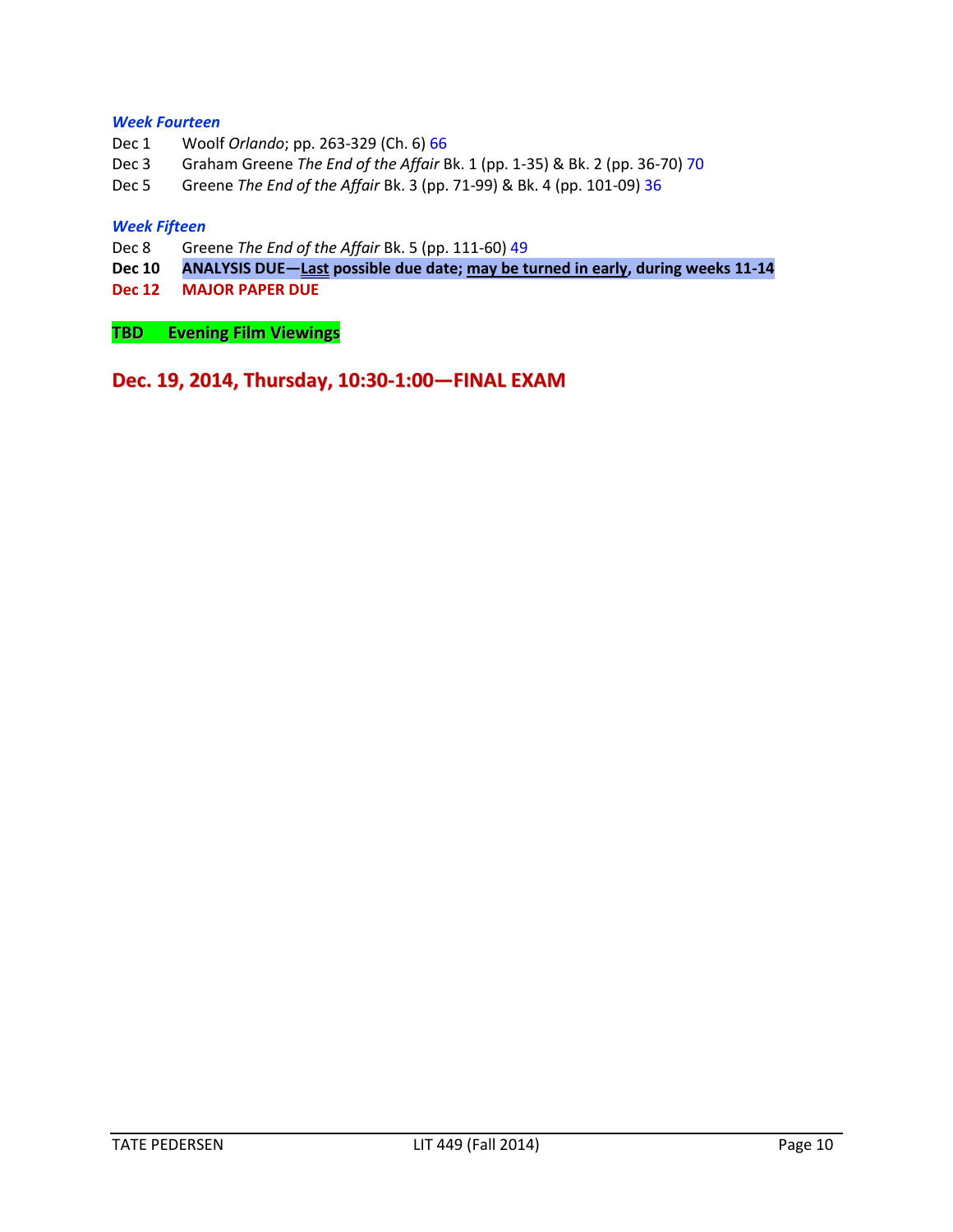# **LIT 449: THE ENGLISH NOVEL**

# **MAJOR PAPER—THEORETICALLY-FRAMED LITERARY ANALYSIS (for LJML Majors)**

**Due Date:** Dec. 12, 2014 submitted on [www.livetext.com](http://www.livetext.com/) and in hard copy to Dr. Pedersen

**Length:** 12-15 pp., Calibri, Times, Palatino fonts

**Primary Text:** Please choose one of the novels we have read this semester (or consult with me about a pair of novels you would like to compare/contrast).

**Secondary Texts:** You will need to research, read, and cite material from sources outside the primary text you choose to analyze. These will include books, articles, essays, internet materials, etc. written about the primary text and/or its author; some may be written by the author as well. These materials must be scholarly materials so exercise great care in the internet sources you select and cite. Please consult the MLA Bibliography for the most reliable and up-to-date source for scholarship in literary studies. You may also consider any of the appendix material in any of your scholarly editions of the novels as appropriate secondary source material. Your total number of secondary sources should include between 10-20 different sources.

**MLA Style Format:** Follow MLA Style explicitly for all formatting, in-text citations, and Works Cited page/s! Be sure to follow the latest edition of the *MLA Handbook* (7<sup>th</sup> ed.) for style guidelines.

**Works Cited:** Please cite a minimum of 10 secondary sources in addition to the primary text/s you use.

**Rubrics:** AAC&U Written Communication, AAC&U Information Literacy, and AAC&U Critical Thinking

## **Options:** Choose One

- 1. Pick one course novel about which you draft a theoretically-framed thesis and write an analytical argument of that one work addressing some aspect of its meaning, production, deployment/effect, aesthetic or cultural contribution or significance, etc.
- 2. Pick two course novels about which you draft a theoretically-framed thesis and write a comparative, contrastive, or developmental argument that employs one or more critical literary approaches.

**Final Paper Text:** Compose an arguable **main claim (thesis)** that drives an analytical argument you want to make about some aspect(s) of the novel (literary feature, theme, stylistic characteristic, theoretical position, etc.). Support your main claim (thesis) with subclaims, reasons, and evidence. A tentative analysis for your novel can help give you a starting point for ideas, material, textual evidence, but you will then need to develop one claim that you want to make about the novel or some aspect of the novel. You could also compare/contrast or show development of a certain feature across two novels.

# **Theoretical Expectations**:

- 1. Skilled close reading (Formalist critical practice) of the primary text/s by its judicious citation of textual evidence.
- 2. Possible additional critical approaches: Feminist, Marxist, New Historicist/Cultural Poetics, Biographical, Psychoanalytic, etc. (*An additional handout will be provided here*.)

.